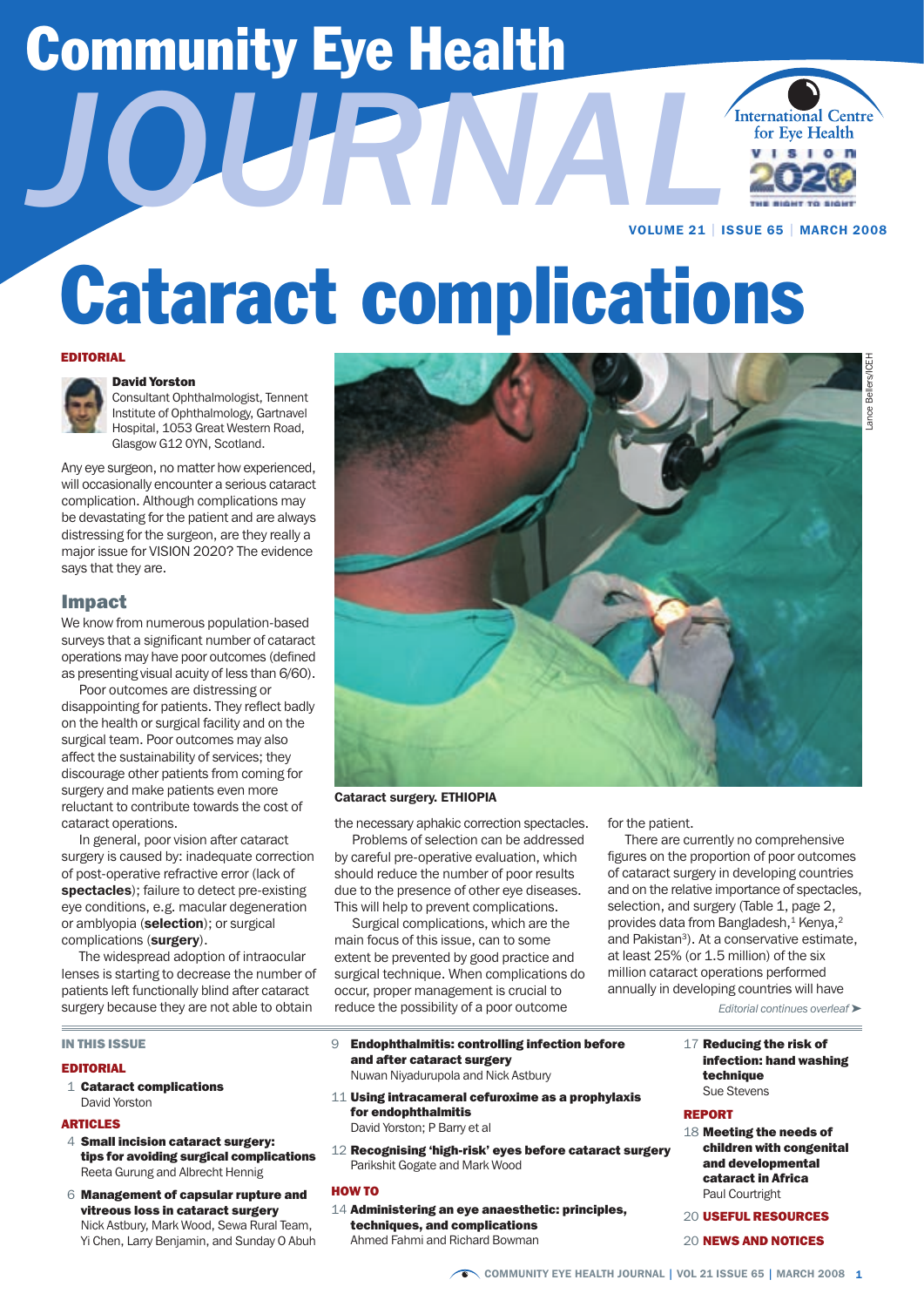## Community Eye Health



*The journal is produced in collaboration with the*  **World Health Organization** 

#### Volume 21 | Issue 65 | March 2008

#### Editor

Elmien Wolvaardt Ellison

#### Editorial committee

Dr Nick Astbury (special advisor for Issue 65) Professor Allen Foster Dr Clare Gilbert Dr Murray McGavin Dr Ian Murdoch Dr GVS Murthy Dr Daksha Patel Dr Richard Wormald Dr David Yorston

#### Regional consultants

Dr Sergey Branchevski (Russia) Dr Miriam Cano (Paraguay) Professor Gordon Johnson (UK) Dr Susan Lewallen (Tanzania) Dr Wanjiku Mathenge (Kenya) Dr Joseph Enyegue Oye (Francophone Africa) Dr Babar Qureshi (Pakistan) Dr BR Shamanna (India) Professor Hugh Taylor (Australia) Dr Min Wu (China) Dr Andrea Zin (Brazil)

#### Advisors

Dr Liz Barnett (Teaching and Learning) Catherine Cross (Infrastructure and Technology) Dr Pak Sang Lee (Ophthalmic Equipment) Sue Stevens (Ophthalmic Nursing)

**Editorial assistant Anita Shah Copy editing Dr Paddy Ricard** Design Lance Bellers **Printing Newman Thomson** 

**Online edition** Sally Parsley Email web@cehjournal.org

Information service Jenni Sandford Email jenni.sandford@Lshtm.ac.uk

Website Back issues are available at:

### www.cehjournal.org

#### **Subscriptions**

*Community Eye Health Journal* International Centre for Eye Health London School of Hygiene and Tropical Medicine, Keppel Street, London WC1E 7HT, UK. Tel +44 207 612 7964/72 Fax +44 207 958 8317 Email admin@cehjournal.org

The *Community Eye Health Journal* is published four times a year and sent free to applicants from low- and middle-income countries. French,

Spanish, and Chinese translations are available and a special supplement is produced for India (in English). Please send details of your name, occupation, and postal address to the *Community Eye Health Journal*, at the address above. Subscription rates for applicants elsewhere: one year UK £50; three years UK £100. Send credit card details or an international cheque/ banker's order made payable to London School of Hygiene and Tropical Medicine to the address above.

#### © International Centre for Eye Health, London

Articles may be photocopied, reproduced or translated provided these<br>are not used for commercial or personal profit. Acknowledgements<br>should be made to the author(s) and to Community Eye Health Journal.<br>Woodcut-style graph

#### ISSN 0953-6833

The journal is produced in collaboration with the World Health<br>Organization. Signed articles are the responsibility of the named authors<br>alone and do not necessarily reflect the policies of the World Health<br>Organization. T not be liable for any damages incurred as a result of its use. The mention of specific companies or of certain manufacturers' products does not imply that they are endorsed or recommended by the World Health Organization in preference to others of a similar nature that are not mentioned.

#### EDITORIAL *Continued*

#### *Table 1. Causes of poor outcomes (presenting vision <6/60)*

|                   | <b>Percentage of total</b><br>number of operations<br>leading to a poor outcome | <b>Cause of poor outcomes</b> |           |                |
|-------------------|---------------------------------------------------------------------------------|-------------------------------|-----------|----------------|
|                   |                                                                                 | <b>Spectacles</b>             | Selection | <b>Surgery</b> |
| <b>Bangladesh</b> | 28%                                                                             | 37%                           | 41%       | 22%            |
| Kenya             | 22%                                                                             | 34%                           | 36%       | 30%            |
| Pakistan          | 34%                                                                             | 36%                           | 39%       | 25%            |

poor outcomes. About one quarter of these poor outcomes are due to surgical complications. Over 375,000 people can therefore suffer permanent visual impairment every year as a result of surgical complications.

This means that surgical complications, and cataract complications in general, represent a significant obstacle to the success of any blindness prevention programme. The topics discussed in this issue are therefore vital to the successful implementation of VISION 2020.

#### Important complications

Many things can go wrong during or immediately after cataract surgery. It is impossible to address every single complication in one issue of the journal, so we have concentrated on those that we feel are important.

What is an important complication? Some complications are common, but their impact is relatively minor. Others are rare but have a devastating impact. The articles in this issue will focus primarily on capsular rupture and vitreous loss, which is relatively common and potentially serious, and on endophthalmitis, which is rare but devastating.

Does capsular rupture and vitreous loss matter? Even in well-equipped teaching hospitals in the United Kingdom, vitreous loss is associated with a nearly fourfold greater risk of a poor visual outcome.<sup>4</sup> In operating theatres without vitrectomy equipment, the risk of a poor outcome is likely to be even higher. However, not every patient who suffers capsular rupture and vitreous loss experiences a poor outcome. If the complication is managed well, it is possible to retain excellent vision (see article on page 6).

In high-income countries, the incidence of capsular rupture and vitreous loss appears to be declining and is now in the region of 1–2%. This improvement may be related to the use of phacoemulsification and to earlier intervention, which means that the great majority of cataracts are now removed before they are mature. In low- and middle-income countries, however, the incidence of capsular rupture and vitreous loss appears to be higher.<sup>5</sup> This is probably due to the greater complexity of many cataract operations in developing countries, rather than to specific deficiencies of training, expertise, or equipment used.

Vitreous loss also increases the risk of endophthalmitis, the most feared complication of intraocular surgery. The incidence of endophthalmitis may vary. Studies from Europe give the estimated incidence as

0.14%.6 At Aravind Eye Hospital, in India, this incidence is about 0.05%.7

The causes of endophthalmitis might vary with geography. In most European studies, *Staphylococcus epidermidis* is the most common infecting microorganism. This bacterium is found in normal eyelid skin and conjunctiva, and it enters the eye during surgery. However, in South India, *Nocardia* species were the commonest cause of infection.7 When endophthalmitis does occur, the prognosis is grim. In the UK, one third of patients who suffered this complication had a final visual acuity (VA) of less than 6/60, and 13% had lost all light perception.<sup>6</sup> At Aravind Eye Hospital in India, 65% of eyes had VA <6/60.<sup>7</sup> However, these figures also show that the prognosis following endophthalmitis is by no means hopeless.

#### Preventing complications

We know that certain eyes are more likely to suffer complications than others (see article on page 12). It is therefore very important to detect these conditions before surgery. For example, eyes with endothelial dystrophy (such as Fuch's dystrophy and corneal dystrophy), pseudoexfoliation, mature cataracts, or high ametropia (>6 dioptres of myopia or hypermetropia) are all at greater risk than eyes without these features. Simple scoring systems have been devised to stratify patients into low, medium, and high risk.<sup>8</sup>

It is important to collect data in order to identify patients at risk and to monitor their management before and after surgery. Even where the incidence of complications is low, regular collection of data helps to identify high-risk patients and to confirm that they are being managed appropriately. Monitoring of cataract surgical outcomes is associated with a reduction in the incidence of surgical complications.9

Some risk factors are intrinsic to the patient and, short of avoiding surgery altogether, very little can be done to eliminate them. However, in the event of surgery, high-risk cases should be operated on in an appropriate setting, by a surgeon who has the right level of experience. It has been shown that surgery carried out in eye camps, or by an inexperienced trainee, is more likely to result in complications than surgery undertaken in hospital by an experienced surgeon. Therefore, if patients with high-risk eyes are identified, they should be operated on by a fully trained surgeon, preferably in a base hospital.